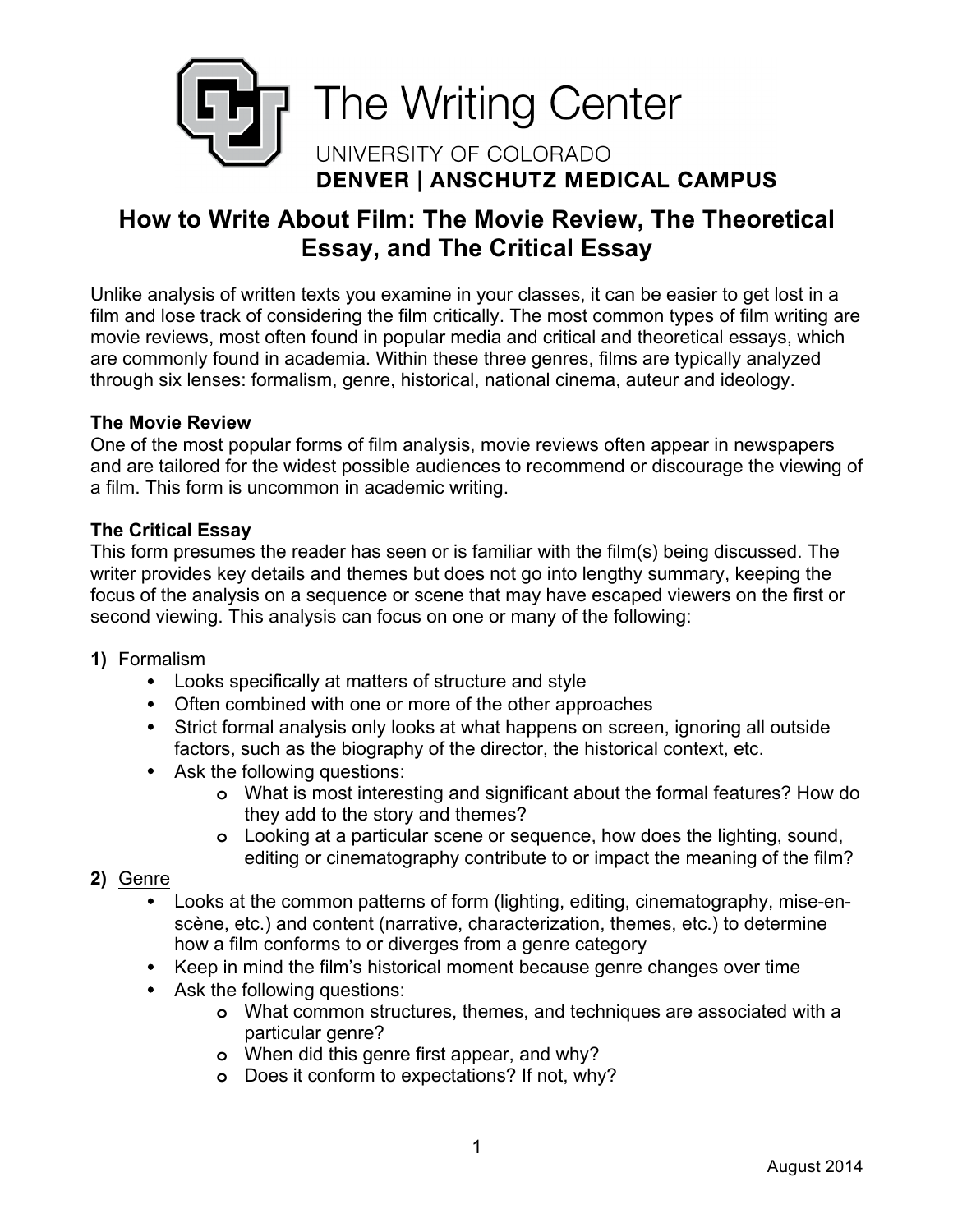### **3)** Historical

- One of the most common modes
- Situates and investigates the unique historical moment of the film's contents and/or its production/release
- Ask yourself:
	- **o** Am I concerned with how historical events are depicted in this film?
	- **o** Does knowing the historical background help explain the narrative or technique?
	- **o** Will my argument clarify the film's place in history? Some examples to consider:
		- Researching the effects of film technology's evolution (e.g., the rise of Technicolor)
		- § Comparing the subject matter of certain films to their unique historical moment (e.g., film noir's dark narratives as a result of WWI and WWII anxieties)
		- Documenting the reception of a film by a particular audience

# **The Theoretical Essay**

This form generally requires the writer to have a good understanding of film history, film theory, or film technicalities. Typically, these essays explain some of the larger and more complex structures of the cinema and how we understand them. Analysis can focus on one or be a mix of the following:

### **4)** National Cinema

- Looks at a film by taking into account each country's unique way of portraying the world, exploring the cultural conditions that produce these effects
- Ask yourself:
	- **o** What exactly distinguishes these films from the American films you are used to?
	- **o** How do meanings change when a film is viewed outside of its culture?
	- **o** What kind of cultural research might lead you to a deeper understanding of the themes?

# **5)** Auteur

- One of the most pervasive theoretical forms
- Looks at how directors or other dominant figures, such as producers or actors, use pervasive themes and/or styles in their body of work
- Remember: rarely does a director have total control, and the term *auteur* has changed over time. For example, the *auteur* theory of the 1960s applied to the work of Alfred Hitchcock differs drastically from the theory now applied to that of David Lynch.
- Ask yourself:
	- **o** How do the historical conditions of the film's production encourage or discourage the unity of the auteur's work?
	- **o** What are the most distinctive indicators of the auteur's control over the film?